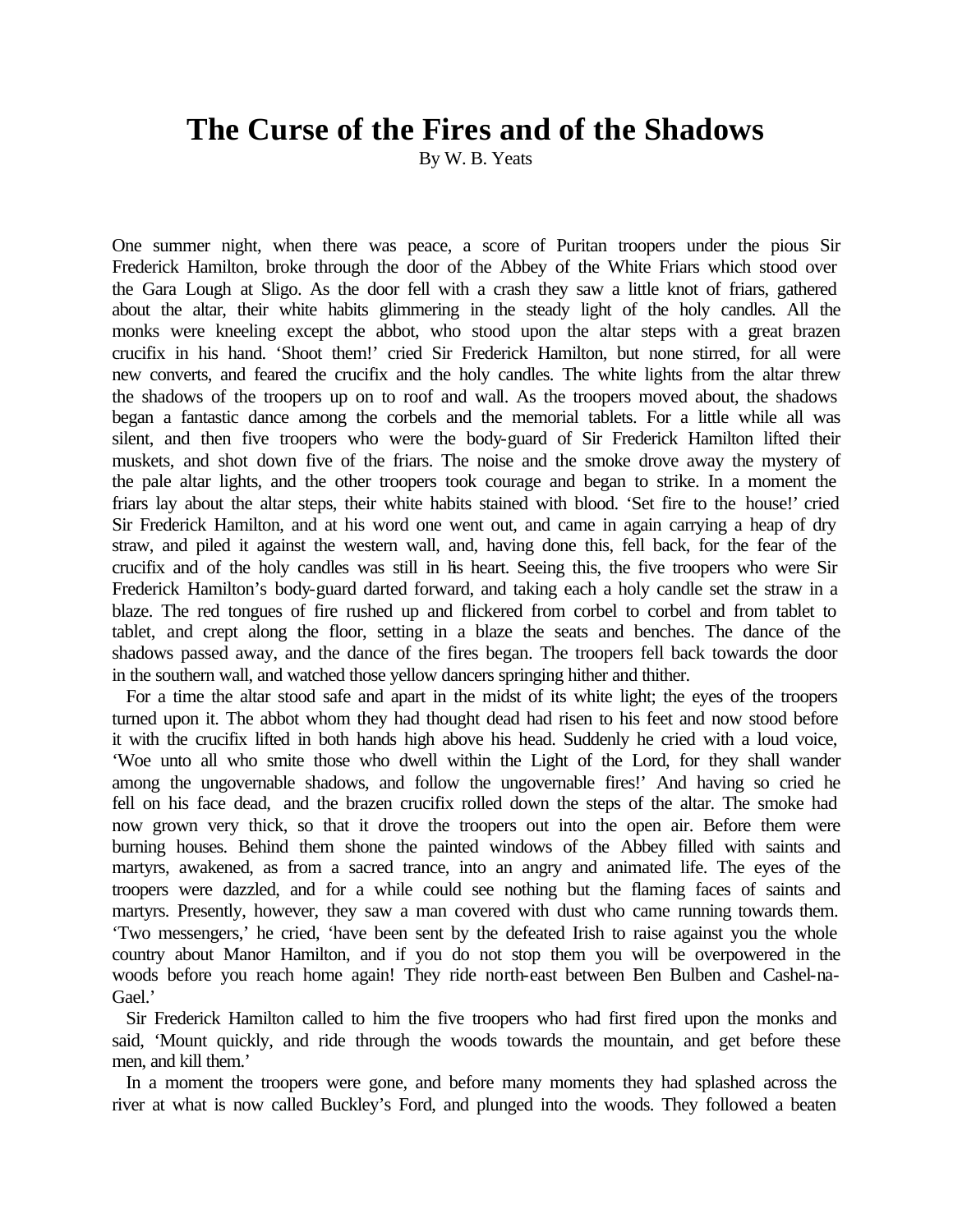track that wound along the northern bank of the river. The boughs of the birch and quicken trees mingled above, and hid the cloudy moonlight, leaving the pathway in almost complete darkness. They rode at a rapid trot, now chatting together, now watching some stray weasel or rabbit scuttling away in the darkness. Gradually, as the gloom and silence of the woods oppressed them, they drew closer together, and began to talk rapidly; they were old comrades and knew each other's lives. One was married, and told how glad his wife would be to see him return safe from this harebrained expedition against the White Friars, and to hear how fortune had made amends for rashness. The oldest of the five, whose wife was dead, spoke of a flagon of wine which awaited him upon an upper shelf; while a third, who was the youngest, had a sweetheart watching for his return, and he rode a little way before the others, not talking at all. Suddenly the young man stopped, and they saw that his horse was trembling. 'I saw something,' he said, 'and yet I do not know but it may have been one of the shadows. It looked like a great worm with a silver crown upon his head.' One of the five put his hand up to his forehead as if about to cross himself, but remembering that he had changed his religion he put it down, and said: 'I am certain it was but a shadow, for there are a great many about us, and of very strange kinds.' Then they rode on in silence. It had been raining in the earlier part of the day, and the drops fell from the branches, wetting their hair and their shoulders. In a little they began to talk again. They had been in many battles against many a rebel together, and now told each other over again the story of their wounds, and so awakened in their hearts the strongest of all fellowships, the fellowship of the sword, and half forgot the terrible solitude of the woods.

Suddenly the first two horses neighed, and then stood still, and would go no further. Before them was a glint of water, and they knew by the rushing sound that it was a river. They dismounted, and after much tugging and coaxing brought the horses to the river-side. In the midst of the water stood a tall old woman with grey hair flowing over a grey dress. She stood up to her knees in the water, and stooped from time to time as though washing. Presently they could see that she was washing something that half floated. The moon cast a flickering light upon it, and they saw that it was the dead body of a man, and, while they were looking at it, an eddy of the river turned the face towards them, and each of the five troopers recognised at the same moment his own face. While they stood dumb and motionless with horror, the woman began to speak, saying slowly and loudly: 'Did you see my son? He has a crown of silver on his head, and there are rubies in the crown.' Then the oldest of the troopers, he who had been most often wounded, drew his sword and cried: 'I have fought for the truth of my God, and need not fear the shadows of Satan,' and with that rushed into the water. In a moment he returned. The woman had vanished, and though he had thrust his sword into air and water he had found nothing.

The five troopers remounted, and set their horses at the ford, but all to no purpose. They tried again and again, and went plunging hither and thither, the horses foaming and rearing. 'Let us,' said the old trooper, 'ride back a little into the wood, and strike the river higher up.' They rode in under the boughs, the ground-ivy crackling under the hoofs, and the branches striking against their steel caps. After about twenty minutes' riding they came out again upon the river, and after another ten minutes found a place where it was possible to cross without sinking below the stirrups. The wood upon the other side was very thin, and broke the moonlight into long streams. The wind had arisen, and had begun to drive the clouds rapidly across the face of the moon, so that thin streams of light seemed to be dancing a grotesque dance among the scattered bushes and small fir-trees. The tops of the trees began also to moan, and the sound of it was like the voice of the dead in the wind; and the troopers remembered the belief that tells how the dead in purgatory